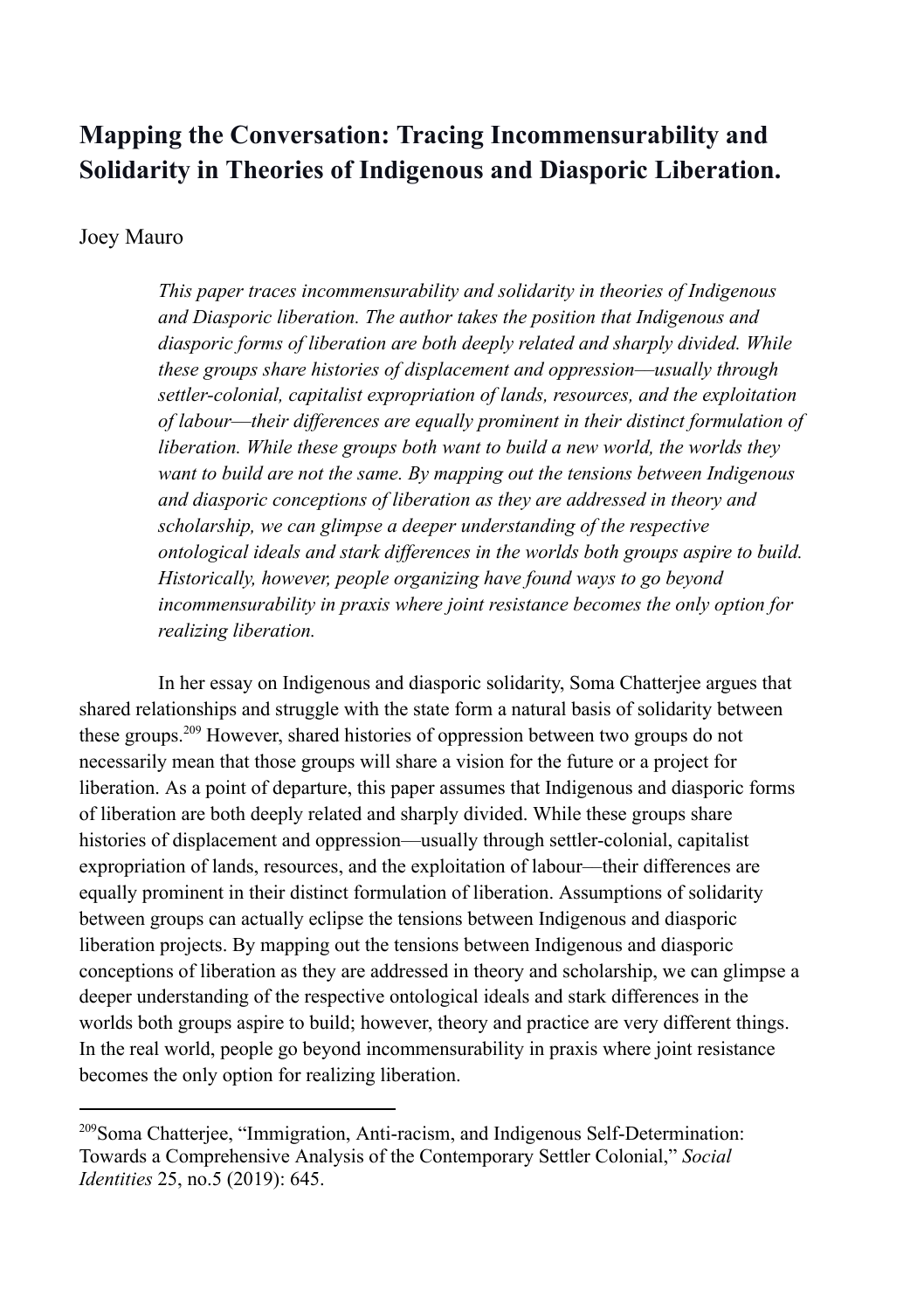Before exploring solidarity, I would like to identify my position in relation to this work. I am an uninvited settler living on Lak<sup>w</sup>ənən territory. I was born Tk'emlúps te Secwev pemc territory. My grandparents, coming from Italy, were the first of my relatives to settle in what is now called Canada. They were also uninvited. My grandmother entered Canada as a refugee and my other grandparents came here in the post-war period. I come to these bodies of work on liberation, Indigenous and diasporic, trying to navigate my own identity as a settler who is also part of a diaspora. The theorists and writers below offer me, and hopefully others, different modes of identifying positionality and relationality in the contemporary and future worlds. I am extremely grateful to be able to engage with this work.

To start, solidarity should not be assumed––especially solidarity based on shared oppression––because this assumption veils the tensions between Indigenous and diasporic modes of liberation. In fact, Bonita Lawrence and Enakshi Dua call for nonwhite members of diasporic communities to decolonize antiracist liberation projects and theory. In their argument, Lawrence and Dua bring attention to how antiracist projects (both movements and discourses) exclude Indigenous people and perspectives on decolonization by continually failing to honour and incorporate distinct aspects of Indigenous liberation.<sup>210</sup> These authors position anyone who is not Indigenous as a settler and, thus, as part of the settler-colonial project. Their argument is explicit: regardless of how, when, or why a settler came here, the settler occupies stolen and contested land which implicates Indigenous sovereignty. The settler-colonial projects in the so-called Americas operate with political policies and cultural logics of extermination, displacement, and assimilation as a means of erasing Indigenous people and freeing the land for settlers to take their place.<sup>211</sup>

Lawrence and Dua go on to argue that antiracist praxis, as it presently appears, extends from the ongoing settler project.<sup>212</sup> The authors see the antiracist project as upholding the settler projects in two ways: firstly antiracist projects fail to challenge states like Canada as colonial states, first and foremost.<sup>213</sup> For example, when immigrant rights or civil rights activists challenge the federal government to be more inclusive, they give legitimacy to the state (giving the state power as an authority of the land) and, at the same time, undermine Indigenous sovereignty bypassing the authority of Indigenous title over the land. Anti-racist resistance, historically, has wanted to "improve" the settler state, which consequently contributes to the attempted displacement of Indigenous title.<sup>214</sup> Secondly, by ignoring Indigenous sovereignty and the demands of Indigenous resistance,<sup>215</sup>

<sup>210</sup>Bonita Lawrence and Enakshi Dua, "Decolonizing Antiracism," *Social Justice* 32, no. 4 (2005): 123.

 $211$ Ibid.

<sup>212</sup> Ibid, 129-30.

<sup>213</sup> Ibid, 136.

<sup>214</sup>Lawrence and Dua, "Decolonizing Antiracism," 135.

<sup>&</sup>lt;sup>215</sup> A central demand of Indigenous resistance is the the right to self-determination.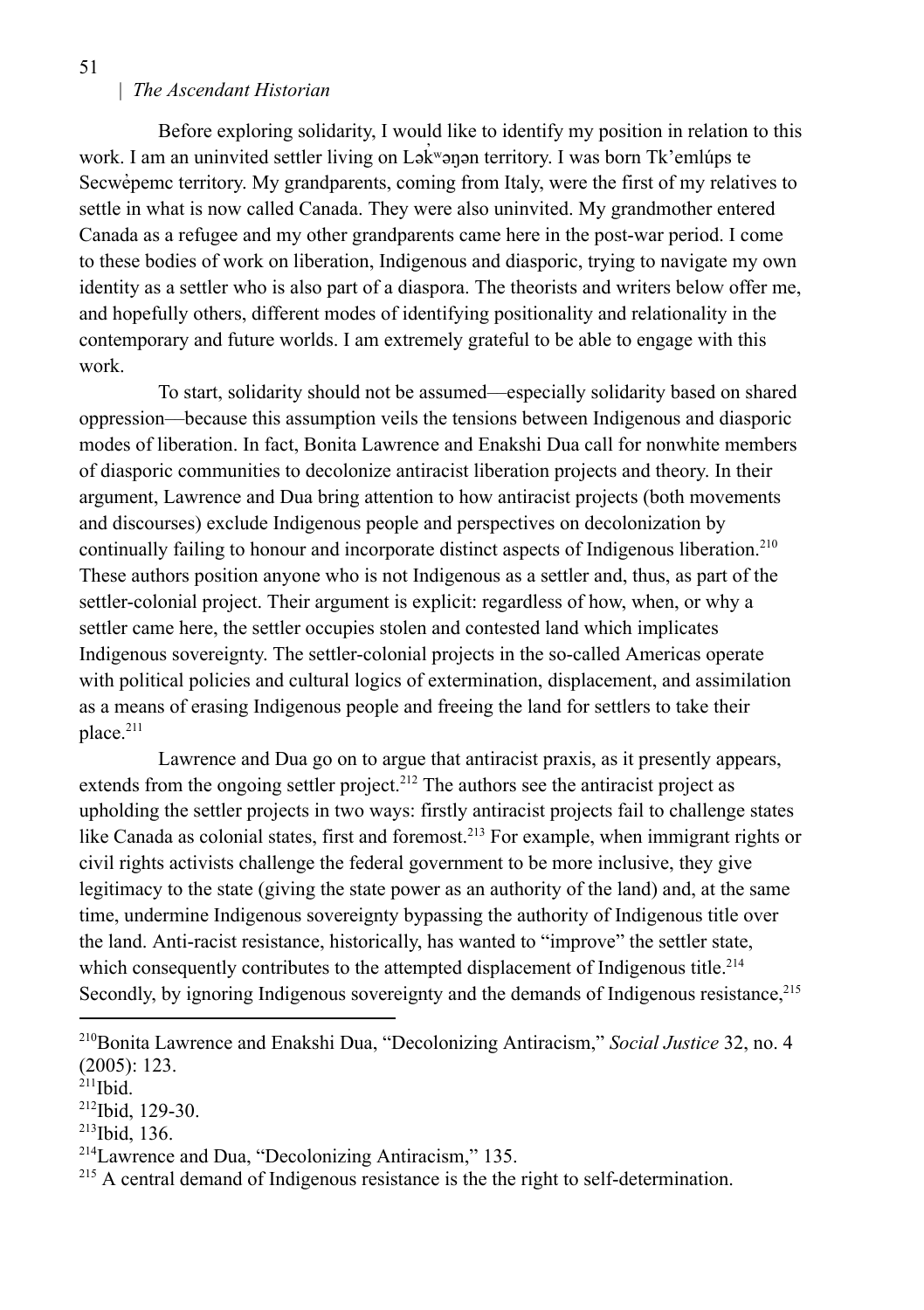anti-racist projects participate in ongoing colonization by both propping up the Canadian state as well as relegating the project of colonization to the past,as if it were an already completed project.<sup>216</sup> In other words, the practices of many anti-racist projects in Canada often (re)produce and imagine "Indian" figures whose political projects and nations are part of the pre-history of North America, whose sovereignty and political agency has long since disappeared from the geography.<sup>217</sup> Because of this epistemological exclusion and disregard for Indigenous sovereignty, many Indigenous peoples do not see a place for themselves within the mainstream anti-racist context (both political and academic), and Indigenous activism happens without allies from racialized communities.<sup>218</sup>

There are consequences in grouping all settlers as a monolithic group, as Lawrence and Dua do. Nandita Sharma and Cynthia Wright respond directly to Lawrence and Dua's article for this reason. Sharma and Wright interrogate the conflation between processes of migration and those of colonialism. They ask if it is historically accurate to describe the forced movement of refugees, unfree indentured Asian people, enslaved African people, and subsequently displaced people from South America, Central America, and the Middle East (many of whom are themselves Indigenous) as settlers or as part of a process of settler colonialism.<sup>219</sup> I agree with this line of thinking: there is a difference between the colonizer and the refugee or the enslaved, between those who arrive to pillage the land and those who arrive because they have nowhere else to go or were brought to the land against their will. That is, if the only way to avoid colonizing is to remain on the land that one is associated with, then what is meant to come of those who are stolen or forced from their lands, including Indigenous peoples? Sharma and Wright take this line of thinking further and argue that, in the era of global neoliberalism, much of global migration is a consequence of colonization and so-called "postcolonial" nationalist movements<sup>220</sup>

At the center of Sharma and Wright's argument is the concern that discourses of autochthony create a binary between "Native" and "non-Native" that discriminates not so much against elite colonizers, but rather the most vulnerable diasporic populations. Autochthonous discourses rely on a dialectical difference between the category "Native" that has a natural connection to the land and the "non-Native" who disrupts the "natural" order.<sup>221</sup> For Sharma and Wright, this narrative is part of a larger anti-immigrant sentiment that naturalizes xenophobia in both contemporary understandings of decolonial justice as well as in nationalist movements.<sup>222</sup> In other words, in the oppositional categories of

 $221$ Ibid, 124.

<sup>216</sup>Lawrence and Dua, "Decolonizing Antiracism," 124.

<sup>217</sup> Ibid.

 $218$  Ibid, 122.

<sup>219</sup>Nandita Sharma and Cynthia Wright, "Decolonizing Resistance, Challenging Colonial States," *Social Justice* 35, no. 3 (2008): 121.

 $220$  Ibid, 123.

 $222$ Ibid, 126.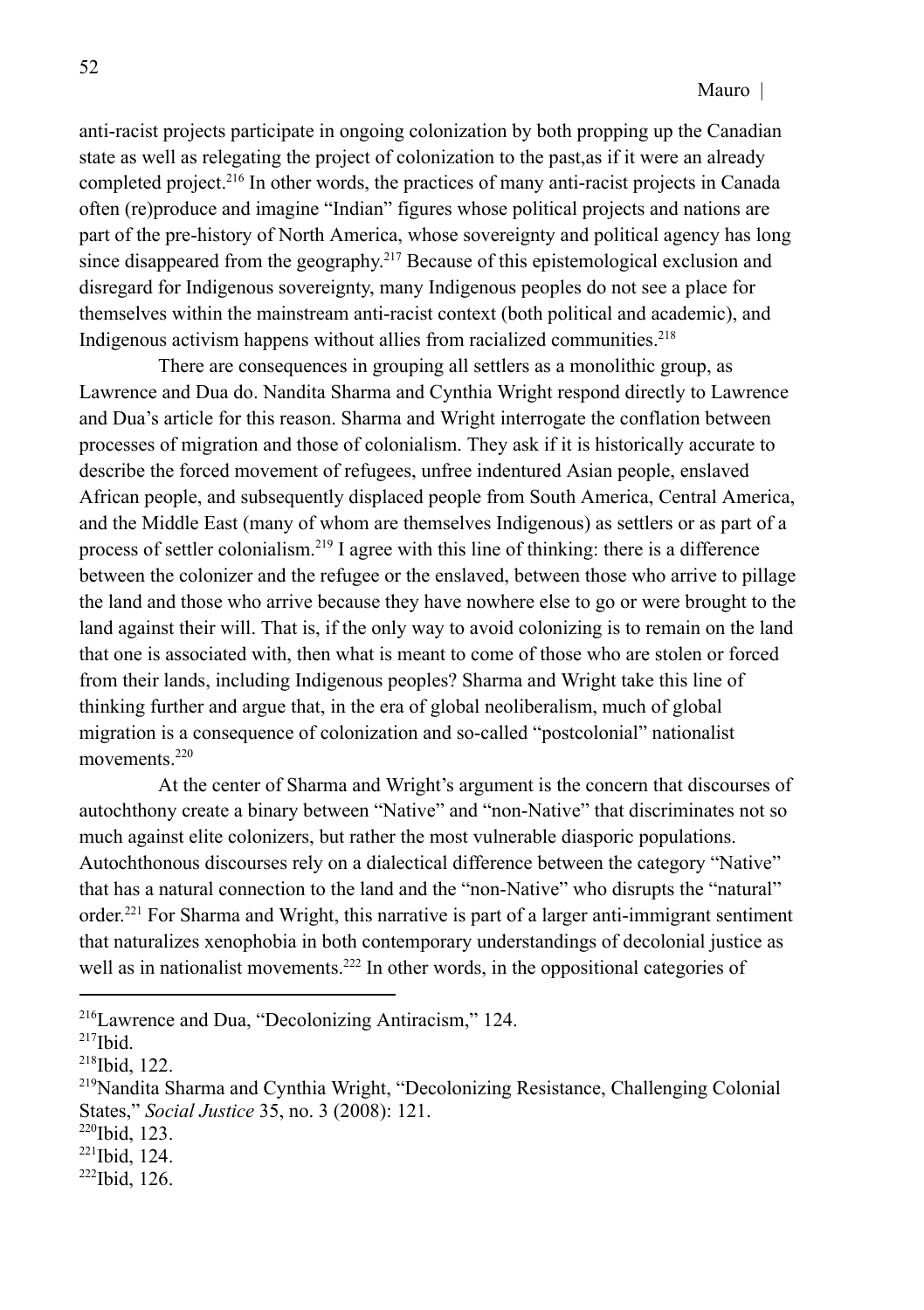"Indigenous" or "Native" and "settler", the vulnerable migrant becomes the enemy. Lawrence and Dua's argument fails to acknowledge that the groups they target as complicit settlers are predominantly not actually the settlers who occupy oppositions of power. Largely, members of these groups fighting in the struggle for anti-racism are not part of the neoliberal, settler elite who benefit overwhelmingly from the exploitation of stolen land, resources, and anti-Indigenous violence (as well as migrant labour), but rather those who are oppressed by the settler state—the racialized settlers.<sup>223</sup> In this way, contemporary ideals of "post-colonial" nationalism, including Indigenous sovereignty, can actually preserve the neoliberal order where the most vulnerable members of diasporic communities go unaccounted for and are positioned as expendable.<sup>224</sup>

While Sharma and Wright make an important intervention in the formulation of a unified, all-encompassing "settler" identity, their analysis of Indigenous sovereignty is problematic because they understand the concept of sovereignty within the Western epistemological standpoint and evacuate it of the historical specificities of settler colonialism in what is now called North America. In her work on ethnographic refusal, Audra Simpson, in agreement with Taiaiake Alfred, argues that sovereignty is a problematic concept because it is rooted in Western forms of domination that involve a singular, hegemonic authority over the land and its resources.<sup>225</sup> Simpson argues that the Western concept of sovereignty is completely foreign to Haudenosaunee and most other Indigenous philosophical traditions.<sup>226</sup> In fact, Western formulations of sovereignty perhaps as much as military might, drive the process of colonialism.<sup>227</sup> As Simpson argues, Western knowledges imagine and speak for an Indigenous "other" as a means of fixing, essentializing, limiting, ordering, ranking, governing, and possessing Indigenous lifeways, which are otherwise dynamic, changing, and relational.<sup>228</sup> Simply put, Western knowledge aims to achieve an epistemological dominance, or what Simpson calls the "ontological endgame" that positions Western lifeways (such as Western formulations of sovereignty) as dominant and natural.<sup>229</sup> This is the not-so-subtle form of aggression that settler-colonial logics produce in order to dispossess Indigenous people of their land. Simpson, Sharma, and Wright could all agree that the concept of sovereignty is anchored in Western aggression and violence.

Simpson, "Ethnographic Refusal: Anthropological Need," 96.

<sup>223</sup> Ibid, 128.

 $224$ Ibid.

<sup>225</sup>Audra Simpson, "Ethnographic Refusal: Anthropological Need," in *Mohawk Interruptus: Political Life Across the Borders of Settler States*, (Durham, London: Duke University Press, 2014), 95.

 $226$  Ibid, 105.

<sup>&</sup>lt;sup>227</sup>Those coming from Locke's understanding of private property.

<sup>228</sup> Ibid, 98.

<sup>229</sup> Ibid, 97.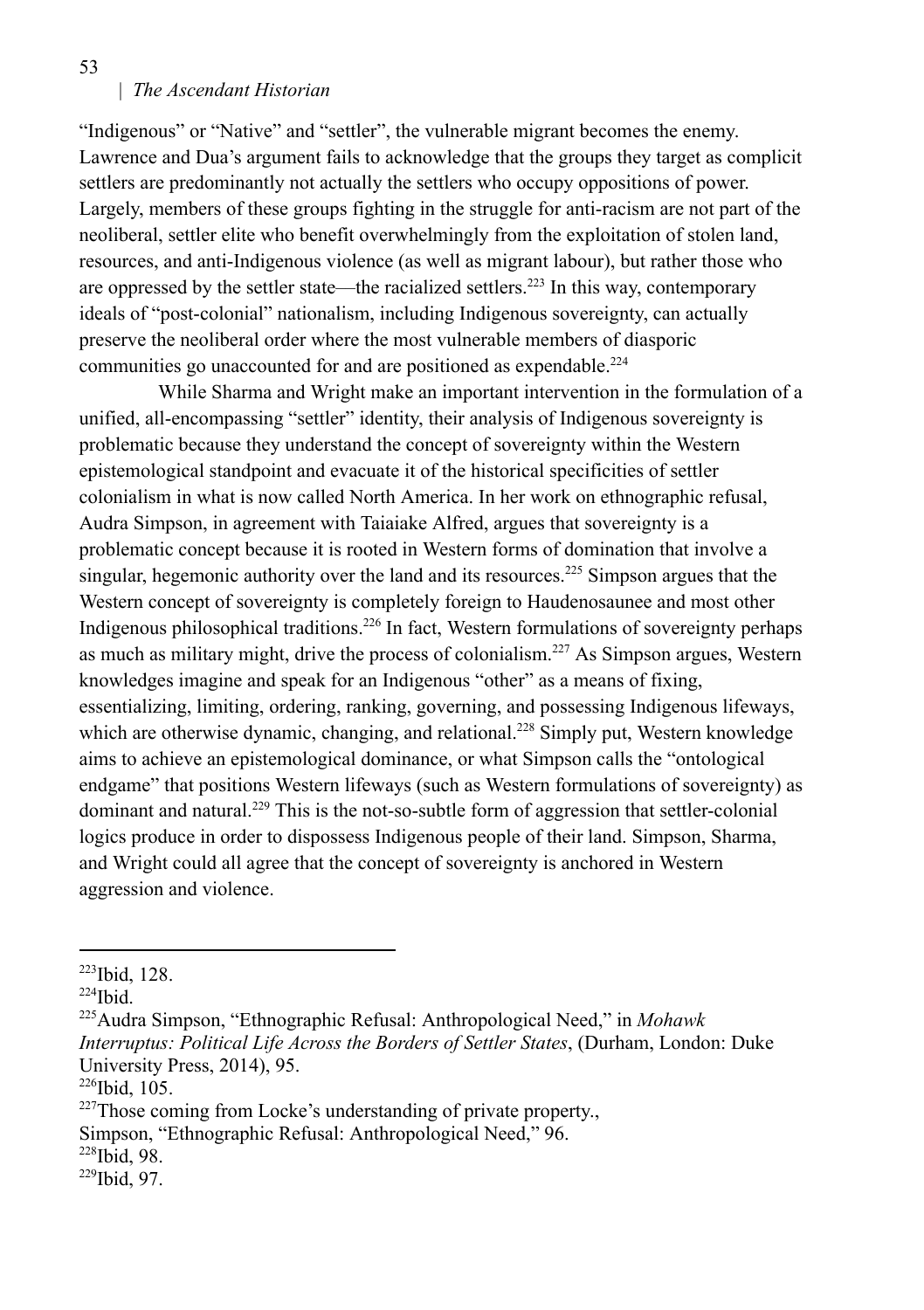However, Simpson does not dispense with the term sovereignty altogether; rather, Simpson refuses Western articulations of it. Simpson posits the idea that the term sovereignty matters because it represents the nature of jurisdictional authority, as in the right to speak or to refuse.<sup>230</sup> Specifically, Simpson argues that sovereignty, when conceptualized in contrast to western assumptions, matters at the level of representation and methodology because it relates to how power is distributed and how we understand that distribution.<sup>231</sup> In other words, sovereignty matters as a system of conduct. For example, speaking about Kahnawà:ke Mohawk nationhood and citizenship, Simpson shows how territorial jurisdiction (as in the articulation of sovereign lifeways on the land) transcends the imagined border between the United States and Canada and disrupts the sovereignty claimed by said settler-colonial nations.<sup>232</sup> By refusing colonial sovereignty, both the border between settler-colonial nations and the borders of the reserve, the Kahnawà:ke Mohawks articulate their sovereignty not *over* the land, but as the protectors and defenders of it.<sup>233</sup> Thus, the refusal of Western knowledges, the associated imagining of borders, and articulations of sovereignty reveal the asymmetrical power relations and colonial histories in North America as well as the colonial systems of knowledge production. Mohawk articulations of sovereignty, then, disrupt Western knowledge production and settler dominance over the land. This is a very different conception of sovereignty than the one articulated by Sharma and Wright.

Yet, at the same time, there is an absence in Simpson's formulation of articulations of sovereignty: where are all the non-white settlers? In Simpson's formulation, the settler-colonial state is white and informed by European notions of sovereignty. I enthusiastically agree with Simpson about the problematic concept of sovereignty based on how different articulations of sovereignty operate; however, as Amy Fung points out, settler-colonial theory and scholarship overwhelmingly favour a dialectical understanding between a white settler and Indigenous peoples.<sup>234</sup> This is an important observation because at times the scholarship speaks unequivocally about how any settler is complicit in the settler-colonial project, no matter how they joined it. At other times, however, the settler in question is the one who benefits most from the settler-colonial project, specifically a European settler. That is, the term "settler" can stretch far enough to make racialized diasporic groups responsible for colonization but also operates without them, as a stand-in for whiteness. As Fung notes, while it is not the fault of any individual scholar, the dominant scholarship relies on a binary between a settler group and an Indigenous group, where the settler side toggles between including and

 $230$  Ibid, 104.

 $^{231}$ Ibid.

 $232$ Ibid, 102.

 $233$  Ibid, 106.

<sup>234</sup>Amy Fung, "Is Settler Colonialism Just Another Study of Whiteness?" *Canadian Ethnic Studies* 53. No. 2 (2021): 122.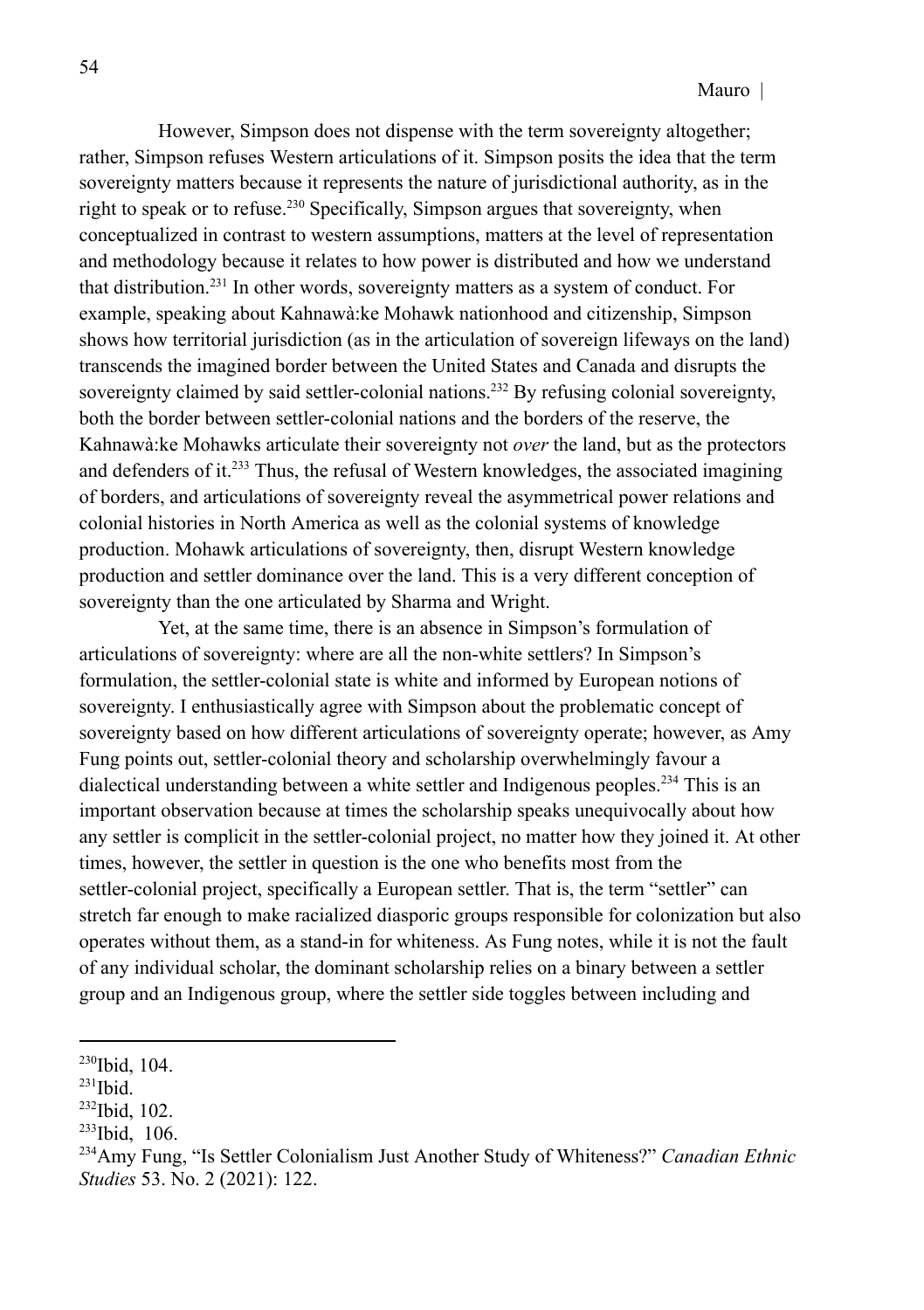excluding racialized settlers: scholars include diasporic communities to explicate the force of the larger settler project and exclude them when considering specifics of colonialism.<sup>235</sup> In the context of slavery, indentured labour, and exclusionary immigration policy primarily targeted at Black, Brown and Asian people from nations with their respective histories of colonial exploitation, the diasporic identity acts as an instrument in the settler-colonial project without ever belonging in settler societies.<sup>236</sup>

With that, Fung does not actually absolve the racialized diasporic settler from the settler project nor does she imagine a sort of violence inherent to Indigenous sovereignty that Sharma and Wright imply. Rather, Fung argues that diasporic projects risk complicity in settler-colonialism in two primary ways: firstly, civil and immigrant rights movements, while benefiting diasporic communities, only lend legitimacy to the settler state and its institutions that occupy stolen land.<sup>237</sup> Secondly, the mobilization of liberal discourses of multiculturalism occludes Indigenous calls for decolonization.<sup>238</sup> For Fung, the position of "settler" in the settler-colonial state must be understood as fundamentally an economic identity where the subject works toward inclusion into white society, thus naturalizing the settler state and white-supremacist capitalism.<sup>239</sup> Fung calls for diasporic communities to "unbecome" settlers by rejecting privilege and educating themselves in the history of the given territory that they occupy as a means of pursuing anti-colonial justice.<sup>240</sup>

While the notion of "unbecoming" a settler is interesting as an ethic, it does not seem to offer any real route toward decolonization with respect to Indigenous sovereignty. In fact, in their essay, Tuck and Yang argue that decolonizing the person or the mind is not so much a decolonial move as it is a settler move toward innocence.<sup>241</sup> Tuck and Yang argue that the term decolonization is too often used as a metaphor "for other things that we want to do to improve our societies and schools."<sup>242</sup> In fact, decolonization exclusively involves the return of Indigenous land and lifeways.<sup>243</sup> For Tuck and Yang, using the terminology of decolonization without the returning of land makes it a metaphor by hollowing out the meaning and allowing settler-colonial power to persist unbothered.<sup>244</sup> Tuck and Yang reject the way metaphor both "invades decolonization" and absorbs it into

- 236 Ibid, 123.
- $237$ Ibid, 117.
- 238 Ibid.
- 239 Ibid.

- $^{242}$ Ibid, 2.
- $^{243}$ Ibid, 2.

<sup>&</sup>lt;sup>235</sup>Ibid, 125.

<sup>&</sup>lt;sup>240</sup>Ibid, 124.

<sup>241</sup>Eve Tuck and K. Wayne Yang, "Decolonization Is Not a Metaphor," *Decolonization: Indigeneity, Education & Society* 1, no. 1 (2012): 19. "Decolonizing the mind" is identified as a settler move to innocence wherein the settler absolves themselves from past and ongoing colonization through education and a sort of self fulfillment.

 $^{244}$ Ibid, 5.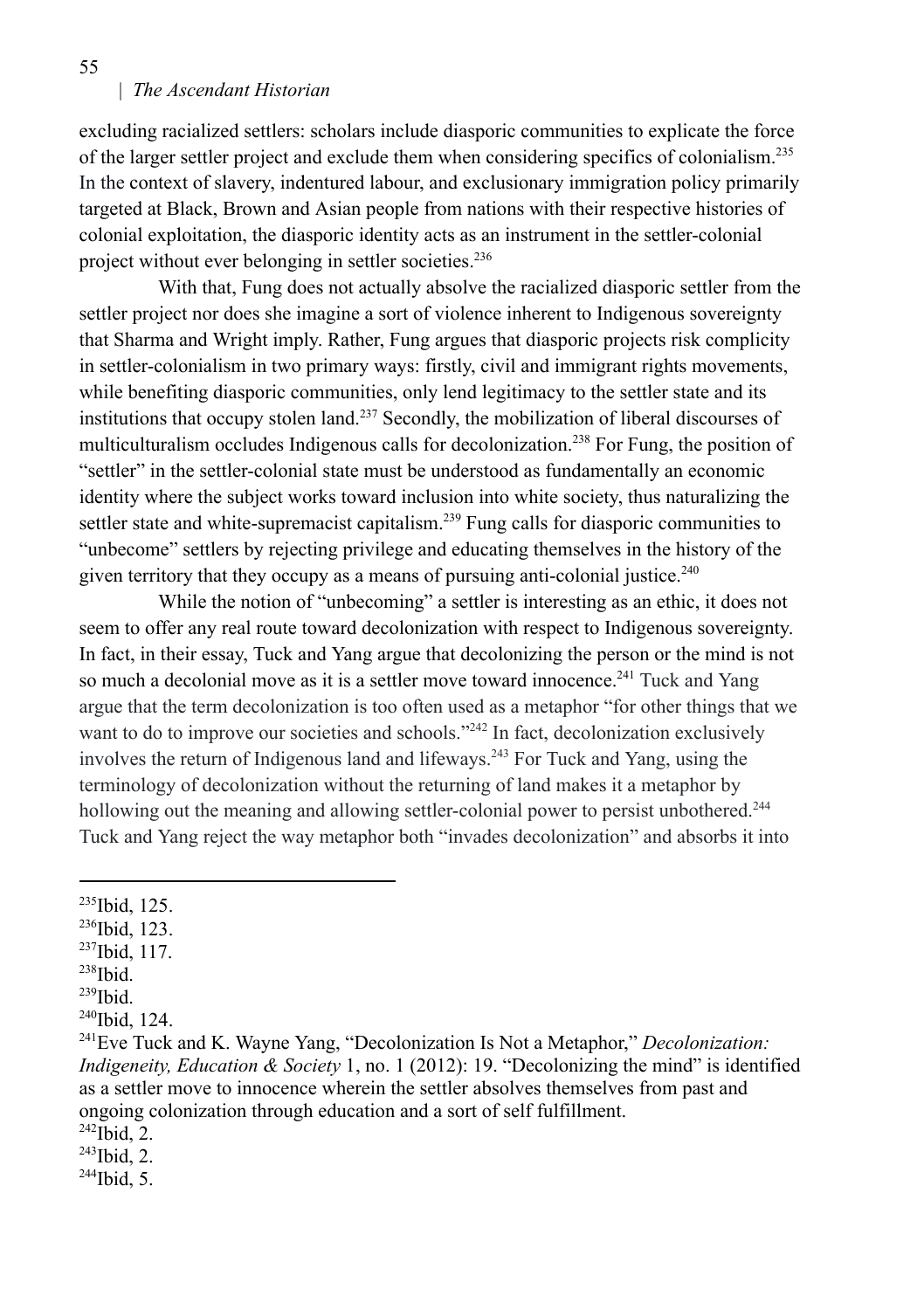the colonial framework.<sup>245</sup> The two argue that this absorption happens through the aforementioned "settler moves to innocence", a process where settlers (white and non-white) use the rhetoric of decolonization to absolve their guilt and responsibility in the colonization process without returning land.<sup>246</sup> The scholars acknowledge that education and pedagogy can be used to aid people's learning about settler colonialism, how to recognize it and how to critique it; however, until land is relinquished, education cannot disrupt or change settler colonialism.<sup>247</sup> For these scholars, decolonization is extremely unsettling: it offers different perspectives to human rights, post-colonial, and civil rights approaches to justice that bypass the issues of land return.<sup>248</sup> In fact, Tuck and Yang's formulation of decolonization is incommensurable with other forms of justice and liberation: in their words, "decolonization is not an 'and'. It is an elsewhere."<sup>249</sup> Liberation might not be a joint effort in this world, but, perhaps, by building a new world, we can imagine something more equitable.

Tuck and Yang's essay is obviously a very influential contribution to the scholarship. In the neoliberal era, the language of decolonization is used, and abused, by corporate entities, institutions of power (such as the western academic system), and individuals.<sup>250</sup> Tuck and Yang's argument positions the return of the land to Indigenous people at the centre of decolonization. This argument, it seems to me, is a world-making project. In other words, Tuck and Yang's work inspires a future by outlining a new world, one that normalizes the repatriation of Indigenous land and lifeways. At the same time, this future that they inspire is extremely difficult to achieve, vague in focus, and seemingly impossible without some form of commensurability. It is hard to dream of a future where people with power, of any amount, voluntarily give up their power and dislocate themselves in order to return land to Indigenous people. I use the word dislocate not to suggest that the authors ask settlers to leave––the authors never say that. They do say, however, that we need to disrupt and discard the current world and dream of a better one through land repatriation. Tuck and Yang make clear that the future of decolonization is not something decolonization needs to answer for because decolonization does not answer to settler futures, only Indigenous futures.<sup>251</sup> Positioning the return of land at the center of decolonization, as the essence of the project, permits us to dream of something better.

However, if Tuck and Yang's vision of the future comes from the incommensurability of Indigenous ontologies with other liberation projects, Jared Sexton wants a world where everyone is free because nobody is sovereign. Sexton interrogates the political goals of Indigenous sovereignty and decolonization and argues that abolition is a

- 246 Ibid, 10.
- $247$ Ibid, 20.
- 248 Ibid, 36.
- 249 Ibid.
- 250 Ibid, 10.
- $^{251}$ Ibid, 36.

<sup>245</sup> Ibid, 4.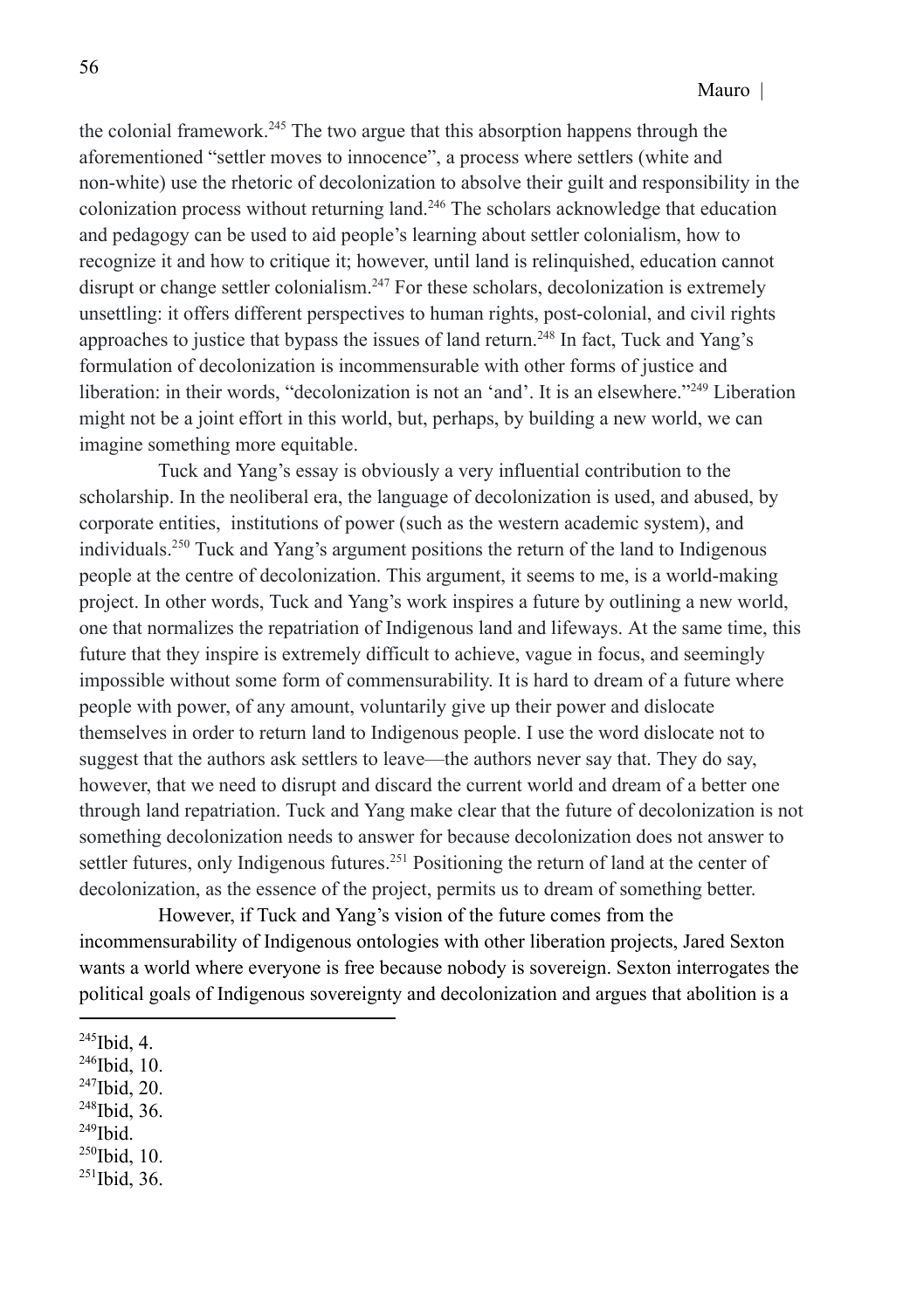stronger project. He argues that Indigenous decolonization is fixed by a desire for "resurgence, recovery, and recuperation."<sup>252</sup> These are uncompromising formulations of sovereignty. Indigenous peoples can still claim, name, and pursue land based on their indigeneity to it, so of course land is central to Indigenous liberation.<sup>253</sup> However, for members of the Black diaspora, indigeneity (a rootedness in the lands of one's origin) is an impossible claim that can, at best, be acknowledged in the abstract. It is irrecoverable in the history of both transatlantic slavery and global anti-Blackness, so something else, something baseless, must be central to Black liberation.<sup>254</sup> In fact, territorial sovereignty, in the contemporary world, relies on modalities of inclusion and exclusion as a means of realizing sovereignty.<sup>255</sup> Sexton actually rejects the argument that because Indigenous sovereignty is qualitatively different from other forms of sovereignty that it mitigates this formula of inclusion and exclusion.<sup>256</sup> I tend to agree with Sexton: on some level, sovereignty is the right to indicate what lifeways are allowed and which are not on a given territory. This is what Sexton is pushing back against.

Sexton argues that the politics of abolition, specifically "degeneration, decline, and dissolution," rejects some of the central claims of decolonization. For Sexton, Black impulses toward abolition lead to a baseless form of politics that assumes "nothing for no one" in an equitable way that is liberatory for all.<sup>257</sup> Sexton argues that the racialized Black body is a formation of the non-human in the contemporary world because sovereign states need an antithesis for the human, for the sovereign. In this sense, territorial sovereignty is inherently anti-Black. For Sexton, Black liberation does not come from gaining sovereignty––one that recovers language, lineage, land, or any lifeways––because there are no dialects of loss and recovery, but rather dialects of the *loss* of loss and recovery. <sup>258</sup> For Sexton, we must dream of a future of the unsovereign.<sup>259</sup> This formulation of liberation offers a compelling dream of the future too. In the contemporary moment, the power of Western nations––albeit a declining power––relies on the subjugation of the vulnerable (the vulnerable being both citizens and not, and a myriad of identities on top of that), the extraction of resources from the land and the concentration of wealth in few hands, and the sovereignty that the elites have to do so. This is the white-supremacist project: to dominate the world, its resources, and those who live in it. Sexton's dream world does more than subvert the possibility of the sovereign, it actually abolishes it. To quote Sexton: "No

- <sup>255</sup>Ibid.
- $257$ Ibid, 109. 256 Ibid.
- 258 Ibid, 103.
- $259$ Ibid, 108.

 $252$ Jared Sexton, "The Vel of Slavery: Tracking the Figure of the Unsovereign," in *Otherwise Worlds: Against Settler Colonialism and Anti-Blackness*, (Durham, London: Duke University Press, 2020) 100.

<sup>253</sup> Ibid, 97.

 $254$ Ibid, 104.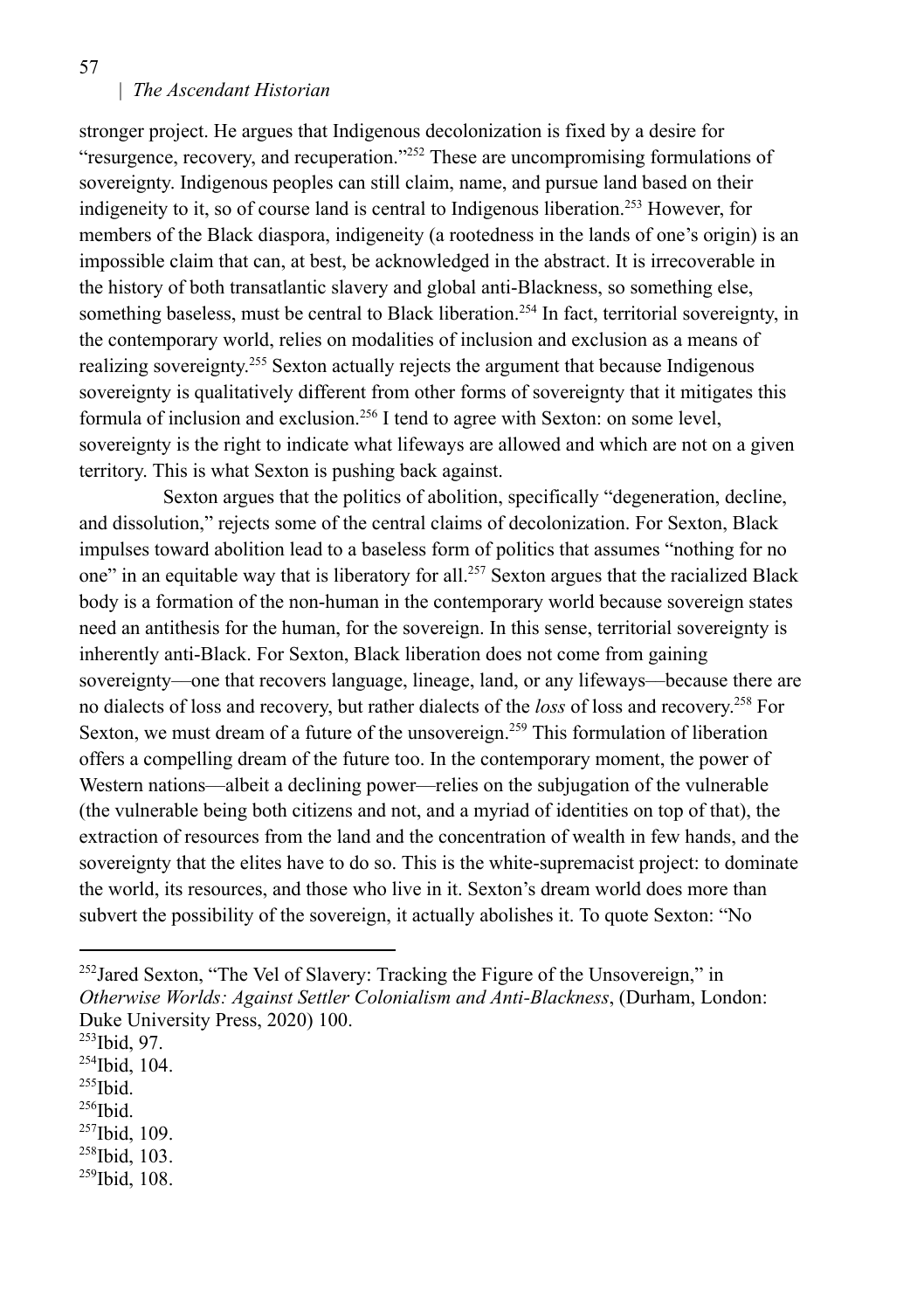ground for identity, no ground to stand (on). Everyone has a claim to everything until no one has a claim to anything. No claim. This is not a politics of despair brought about by a failure to lament a loss, because it is not rooted in hope of winning. The flesh of the earth demands it: the landless inhabitation of selfless existence."<sup>260</sup> A world without land-based identities is a world where borders do not pose as life-or-death barricades for migrants to survive; where the most vulnerable do not need to use the master's tools to dismantle the master's house; and where civil rights are not reducible to demands upon the state, but on demands for common humanity. Sexton's future is a radical one, and his ideal world is something entirely otherwise from the one we currently live in.

With the different, at times irreconcilable, theories of future worlds posed by Tuck and Yang and Sexton in mind, Sandy Hudson shows us how joint projects for liberation, even if the solidarity between groups is not perfect, are key for contemporary resistance. Hudson argues that the colonial state relies on white supremacist logics to produce and maintain colonial power and shows the liberatory power that comes when Black and Indigenous people resist these logics together. Hudson looks specifically at how solidarity, while imperfect, worked in practice at #BLMTOTENTCITY as an antidote to white supremacist logics.<sup>261</sup> Hudson points to three formulations of these logics, specifically: the logic of Disappearance, the logic of Slaveability, and the logic of One True History. The logic of Disappearance is a mythology that the white settler and the settler state peddles to make themselves "native" to the land.<sup>262</sup> At the center of this logic is the tactic of disappearing Indigenous people from the land.<sup>263</sup> Be it land theft, the reserve system, residential school, or sexualized violence and murder, disappearance is central to this logic of white supremacy.<sup>264</sup> The logic of Slaveability is one that the white settler and settler state use to dehumanize the Black body by reducing the human to an object to justify multiplying an enslaved workforce.<sup>265</sup> Enslavement, lynchings, the "One Drop" rule, the prison industrial complex all point to dehumanization being central to this logic.<sup>266</sup> Finally, the logic of One True History produces and maintains the hegemonic status of white supremacy by erasing other histories, especially those of Indigenous, Black, and other racialized communities.<sup>267</sup> The logic of One True History is the logic that dislocates the history of anti-Blackness in Canada and, at the same time, glorifies Canada's history in

<sup>260</sup> Ibid, 109.

<sup>&</sup>lt;sup>261</sup>Sandy Hudson, "Indigenous and Black Solidarity in Practice: #BLMTOTENTCITY," in Until We Are Free: Reflections on Black Lives Matter Canada, (Regina: University of Regina, 2020) 296.

<sup>&</sup>lt;sup>262</sup>Ibid, 298.

<sup>263</sup> Ibid.

<sup>265</sup> Ibid, 299. 264 Ibid.

<sup>266</sup> Ibid.

<sup>267</sup> Ibid.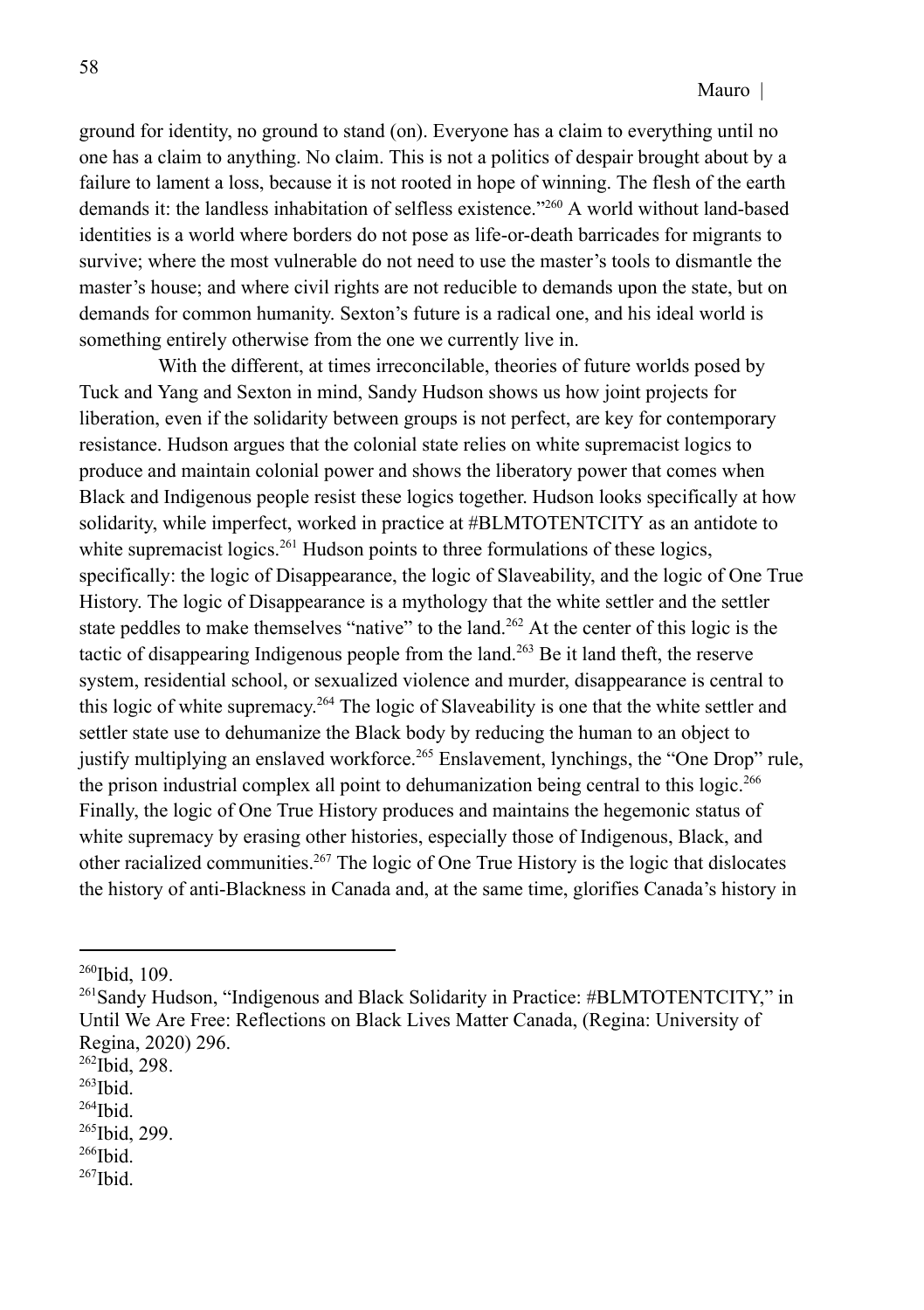the Underground railroad.<sup>268</sup> It is also the logic that relegates the history of colonialism in the past, denies ongoing colonialism, and peddles a myth of multiculturalism in Canada.

Hudson then shows how Indigenous and Black solidarity in practice subverted these logics at the anti-police actions at #BLMTOTENTCITY. When Indigenous, specifically Mohawk, organizers joined the tent city in support of BLM, respect developed between the histories of struggle that are shared by Black and Indigenous people.<sup>269</sup> A relationship formed that rejected the logics of white supremacy because of the public display of Indigenous visibility, Black humanity, and historical multiplicity. As Hudson puts it, it was respect for one another that facilitated the powerful relationship at tent city. <sup>270</sup> So, BLM saw the need for Mohawk leaders and elders to bring medicines, prayer, and stories into the tent city and Indigenous leaders and elders chose to show up for and with BLM while respecting and honouring BLM's leadership on the land.<sup>271</sup> Together Indigenous and Black people empowered each other's resistance to the logics of white supremacy.

The reading from Sandy Hudson transcends the limitation of theory that is presented above. The solidarity between Indigenous and Black activists that Hudson shows is not a perfect one. There is no returning of land in this action, and the Canadian state maintains its illegal sovereignty. However, the action offers one type of disruption to white supremacist logics: Black and Indigenous activism working in tandem. Hudson's contribution shows us how Indigenous and Black liberation projects, working together, can move beyond incommensurability by honouring separate forms of liberation in practice and overcome limitations that exist in theoretical discourses. BLM acknowledged the necessity of Mohawk visibility in the Black liberation project that happens on stolen land. At the same time, Mohawk leadership acknowledged that the BLM anti-police movement is bigger than a resettlement project and that it actually transcends calls for reforming the settler state. From my perspective, Hudson reveals how Black and Indigenous forms of liberation are imbricated at the level of praxis; each moves against the logics of white supremacy in pursuit of joint liberation.

Often, in the writing about the relationship between diasporic and Indigenous formulations of liberation, there is an assumption of solidarity based on the shared experience of oppression in societies built on white supremacy and settler colonialism. However, by assuming oppression is the basis for solidarity, we risk assuming that liberation looks the same in both Indigenous and diasporic formations. One the end of the spectrum, some writers view the relationship between Indigenous and diasporic groups as an inherently antagonistic one based on the implication of the goals of each respective mode of liberation. It seems to me that this type of theory, while essential, is removed from

- 269 Ibid, 302.
- 270 Ibid, 303.
- 271 Ibid, 303.

<sup>268</sup> Ibid, 300.